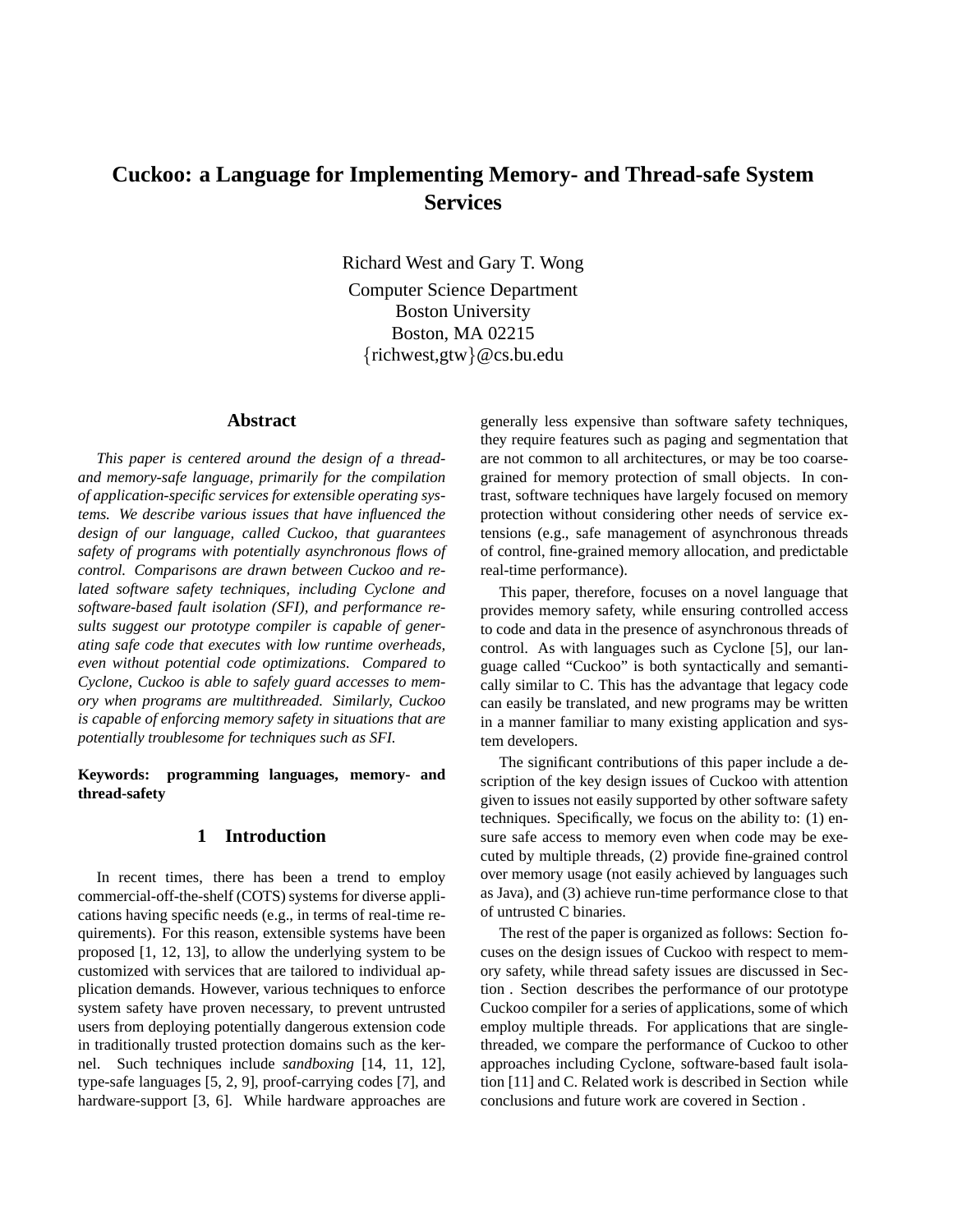## **2 Memory safety**

We describe a program as *memory safe* if it fulfills the following two conditions:

- It cannot write to nor read from any memory location which is not reserved for its use by a trusted runtime system (i.e., library or OS);
- It cannot jump to any location which does not contain trusted code (where trusted code is either code which is generated by a trusted compiler, or accessed via a designated entry point to the trusted runtime). Note that instruction boundaries must be respected when jumping to a location that *does* contain trusted code.

These conditions are very similar to traditional definitions of memory safety (such as those assumed by [4]), except for their dependence on a trusted runtime system. We claim that a correct compiler for the language we describe, in combination with such a trusted runtime, will produce only memory safe programs. In the remainder of this section we discuss various challenges that have affected the design of our memory safe language, called Cuckoo.

**Dynamic memory allocation.** For dynamic memory allocation, we do not allow malloc-style operations. Instead, we introduce the C++-style new operator to allocate memory large enough for an object of a specific type. The return value will be a pointer to an object of the specified type. The new operator declares a particular space on the heap to be available for reallocation to objects of either: (1) the same type, or (2) compatible types with the same or smaller storage requirements. Observe that (2) implies a matching delete operator may allow heap memory to be reassigned from one harmless type to another, thereby avoiding unnecessary growth in heap usage. Further details about harmless types are described in an extended paper [15]. At this point the reader should simply note these semantics do not guard against incorrect program behavior but will ensure memory and type safety.

**Stack safety.** Stack safety concerns the potential problem arising from dereferencing pointers to automatic variables after returning from the function in which they were allocated. Additionally, overflow errors arise when a stack extends into a region beyond some defined limit. Normally, stack overruns are detected by the underlying hardware (e.g., using page-based virtual memory). However, a key design issue of Cuckoo is to detect stack overflow within memory regions where hardware protection is not available. One such example includes support for multiple thread stacks *within* a super-page (e.g., 4MB memory area) on a platform such as the Intel x86 [14, 10].

The stack overrun problem is, in general, undecidable. Hence, the Cuckoo approach involves runtime checks to throw an exception if stack overflow occurs. Unlike other memory-safe languages, such as Cyclone, which compile

source code to another high-level language, Cuckoo generates native machine code. This enables Cuckoo to accurately track stack usage, based upon its knowledge of register versus stack allocation at code generation time. In Cyclone runtime checks for stack overruns are not possible, because secondary compilation (e.g., using gcc) on the compiler's output may use stack space in an unknown way.

In some cases, Cuckoo allows compile-time verification of stack usage when the maximum stack depth can be determined. In general, we have the potential to push up the call stack run-time checks to determine stack overruns, to points where all ensuing control-flow's stack usage can be verified, thereby reducing the number of runtime checks necessary. Note, however, that conditional branches that may affect stack usage ideally require runtime stack checks to avoid prematurely throwing stack overflow exceptions when in fact there is enough space available.

```
extern int a(...) { // suppose stack
                     // usage is small
                     // in this block
char a_local;
if (...)
  b();
}
static void b (...) { // again, have
                       // minimal stack usage
if (...)
  c();
}
static int c() {
char c_local[65536]; // stack-allocate
                       // lots of memory
 ...
}
```
## **Figure 1. Example to illustrate where stack checks must be performed**

Further details can be found in the example shown in Figure 1. In this figure there is a limit on how far up the call stack we can place runtime checks for stack overflows. For example, placing a runtime check before the conditional (if statement) in function b() may incorrectly presume the following code will use as much as 64KB of stack space (given function  $c()$  is called) but this may not be the case, depending on the value of the conditional expression. Also, because function a() has an extern storage class specifier it must perform its own stack checking as it is generally unknown which control path has invoked function a(). In contrast, because functions b() and c() are static, it is possible to track where they are called from, thereby reducing runtime stack overflow checks to locations in calling functions, rather than the static functions themselves. However, to deal with general and mutual recursion, we must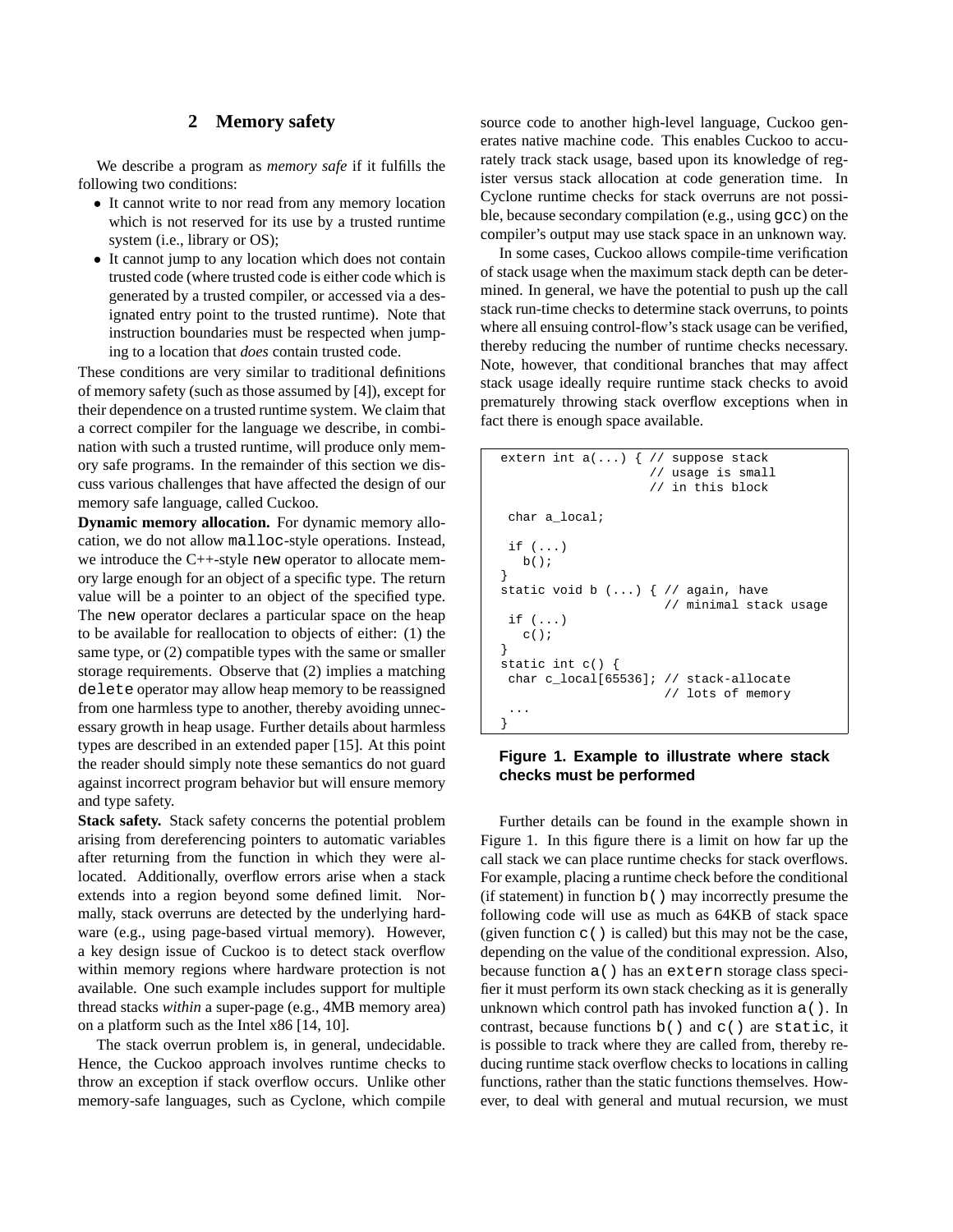perform a runtime stack check every iteration, as it is usually undecidable how many times the function will be invoked.

**Pointers and array bounds checks.** Cuckoo performs array bounds checks at compile-time for cases where the array size and index are both compile-time constants. All other cases involve runtime bounds checks. Our prototype implementation stores the array size in a memory location immediately preceding the first element of each dimension of the array stored in row major format. This ensures that the size of an array is always known at runtime. By comparison, in C, it may be the case that an array is used when its size is unknown. This has impact on the way Cuckoo treats arrays. Specifically, the name of an array in Cuckoo is a pointer to an array of some known number of objects of a given type, whereas in C an array name is a pointer to the first object in the array. This means that, whereas in C a variable of type "array of T" can be used interchangeably with a type "pointer to T", in Cuckoo the same variable can be used interchangeably with a "pointer to an array of T". This is discussed further in Section A7.1 of the Appendix in our extended paper [15], with respect to "Pointer Generation". Figure 2 shows the similarities and differences between C and Cuckoo for array types.

In Cuckoo, any pointer object,  $P$ , is either NULL or points to storage which can be safely treated as having a type of  $*P$ , while P exists. In order to make automatic pointer validity tracking easier, Cuckoo differs from C with respect to the lifetime of local variables. In Cuckoo, the lifetime of locals is extended from the scope of a block to the scope of a function. With respect to stack safety discussed earlier, this approach also has the advantage that stack checks are simplified; only one check at the beginning of a function is necessary, to establish space for all automatic variables encountered in that function.

**Dangling pointers.** Dangling pointers are problematic in two situations: (1) dereferencing pointers to deallocated heap memory, and (2) dereferencing pointers into stack space on return from a function. In the latter case, the Cuckoo type system prevents assignment of an automatic object address,  $\alpha$ , to a pointer whose lifetime is longer than  $\alpha$ . Given the above similarities and differences between C and Cuckoo, Figure 3 compares the two languages in terms of legal casts.

**Exception handling.** Currently all runtime exceptions trap to a default handler. A simple extension to this is to allow a generic signal (e.g., SIGUSR1) to be raised, thereby allowing application-code to customize the exception handling for specific cases. In future work, we plan to extend Cuckoo with exception-handling capabilities similar to those in C++ and Java.

**Type homogeneity of dynamically allocated memory objects.** As with the LLVM approach [4] to deal with poolbased dynamic memory allocation, Cuckoo allows heap memory to be reallocated (after a delete) to objects of compatible type. By "compatible" we mean that any aliases created by such an allocation cannot violate type-safety (thereby leading to potential memory protection problems). For example, Figure 4 shows how a freed heap memory area is reallocated to an object of a different type, thereby allowing an arbitrary memory location to be dereferenced. In Cuckoo, the statement  $q = new(char * )$  is guaranteed to return an address on the heap that is not incompatible with a char \*, so it is impossible for the return value to be the same as previously assigned to p.

### **3 Thread safety**

Many system services rely on execution models which are considerably more complicated than the traditional model of a single synchronous thread of control. The execution of concurrent threads and the processing of asynchronous signals and kernel upcalls mean that correctness guarantees are significantly more difficult to achieve. We do not (and cannot) prove the correctness of user code with respect to concurrency, but it is vital to ensure that the memory safety checks described in the previous section still hold.

We cope with null pointer checks by evaluating all pointer values in registers, so that the value checked is identical to the value dereferenced. Even if the code does not execute atomically, the register is guaranteed to be restored, so there cannot be a null pointer dereference. This does mean that we might dereference a pointer whose value is stale, as opposed to a dangling pointer. Observe that Cuckoo imposes no restrictions on pointer aliases, and non-atomic manipulation of pointers may lead to violations in program correctness but, nonetheless, will not violate memory safety as defined in Section .

The key issue here is that languages such as Cyclone support the use of fat pointers (i.e., pointers that maintain size information about the object they reference), but concurrent updates to such pointers can lead to race conditions and, hence, out-of-bounds memory accesses. In Cyclone, updates to pointer addresses are not made atomically with respect to changes (and checks) on the corresponding size field. For example, a fat pointer  $p$  shared by two threads may initially refer to an array  $a[20]$  and later be updated to refer to a different array,  $b[10]$ . While the pointer may refer to the address of  $b$  its size field may be inconsistent, having the old value of 20, thereby enabling a potential array overflow on b. This situation is not possible with Cuckoo. Moreover, array bounds checks (as stated earlier) are trivial given that size information is embedded in the array objects themselves, rather than carried along with pointers that reference them.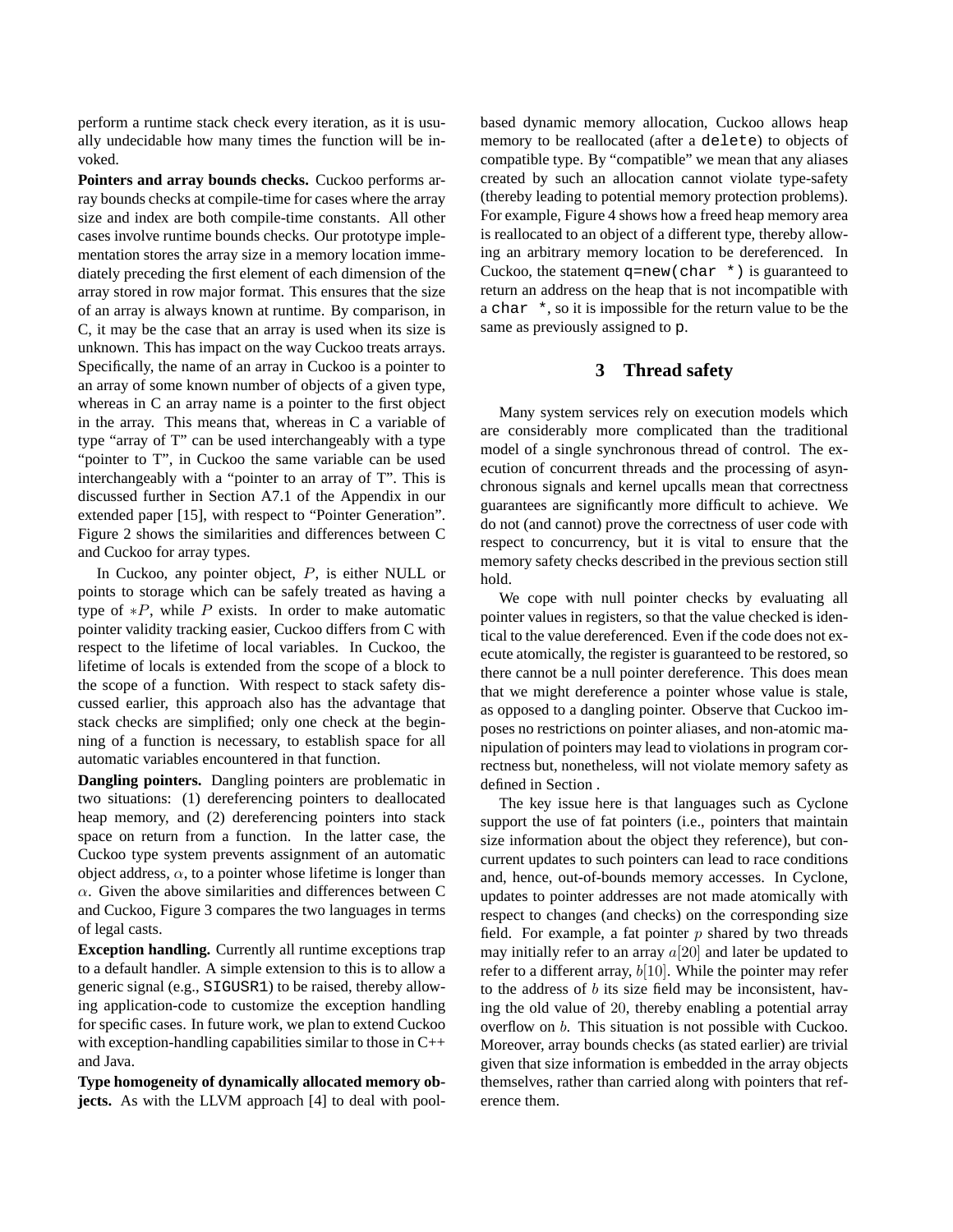```
char a[5];
char c1 = *a; // valid in C but not Cuckoo
char c2 = a[0]; // valid in Cuckoo, s.t. c2 is the same as c1 in C
char c3 = (*a)[0]; // also valid in Cuckoo: c3 is the same as c2
```


```
struct foo {
  int a[5];
  char *s;
}
struct foo *p;<br>int x = *((int * )p);int x = *((int *)p); // legal in C but not in Cuckoo...<br>int y = *((int (*)[5])p); // this is also illegal in Cuckoo,
                                 // this is also illegal in Cuckoo,
                                  // since we cannot assign an array to an int, but...
int z = ((int (*)[5])p)[0]i// is legal in Cuckoo, as this assigns z
                                  // the first element of an array
```
**Figure 3. Example casts in C and Cuckoo**

```
int *p;
char **q;
p = new(int); // heap-allocate an integer
...
delete(p); // release memory referenced by p
q = new(char *): // reuse heap memory freed at address p with
                // incompatible typed object;
*_{p} = 123; // after freeing p, continue to assign values to its
                // heap memory area
**q = 45; // this results in writing the value 45 in address 123,
          // potentially violating memory safety
```


#### **4 Experimental Results**

The implementation details of Cuckoo are outside the scope of this paper. Currently, we have a version of the compiler that leverages the gcc preprocessor, linker and assembler. After preprocessing a source file, the cuckoo compiler performs compile-time checks on types, lifetimes of objects referenced by pointers, and certain array bound and NULL pointer checks, where the values are compiletime constants. Run-time checks are inserted for array and pointer accesses, where array indices cannot be determined within bounds at compile time, and pointers cannot be guaranteed valid. By valid we mean that a pointer is non-NULL and references an object of compatible type (considering type information includes the lifetime of objects). Observe that determining whether or not a pointer references a compatible type does not require run-time checks.

To date, we have a Cuckoo compiler that generates target

assembly code for the 80386 architecture. While we currently use the GNU linker, it is quite possible for Cuckoo source files to be compiled and linked with untrusted objects, whose symbols may be referenced from Cuckoo code. While typing rules must be adhered in Cuckoo code that references external symbols in untrusted code, there is no guarantee of safety within the body of an external object. Future work includes the development of a trusted linker, which checks type-safety across separately compiled objects and detects attempts to link with untrusted code. Right now, Cyclone suffers from these same limitations.

Table 1 shows the performance of our prototype (compared to gcc 3.2.2 and Cyclone 0.7 running on a 2.8 GHz Pentium 4 CPU). The first benchmark, SUBSET-SUM, is a naive parallel solution to the well-known (and NPcomplete) decision problem of whether a given set of integers contains a subset which sums to zero. The results listed indicate the times (in seconds) and program size (in bytes)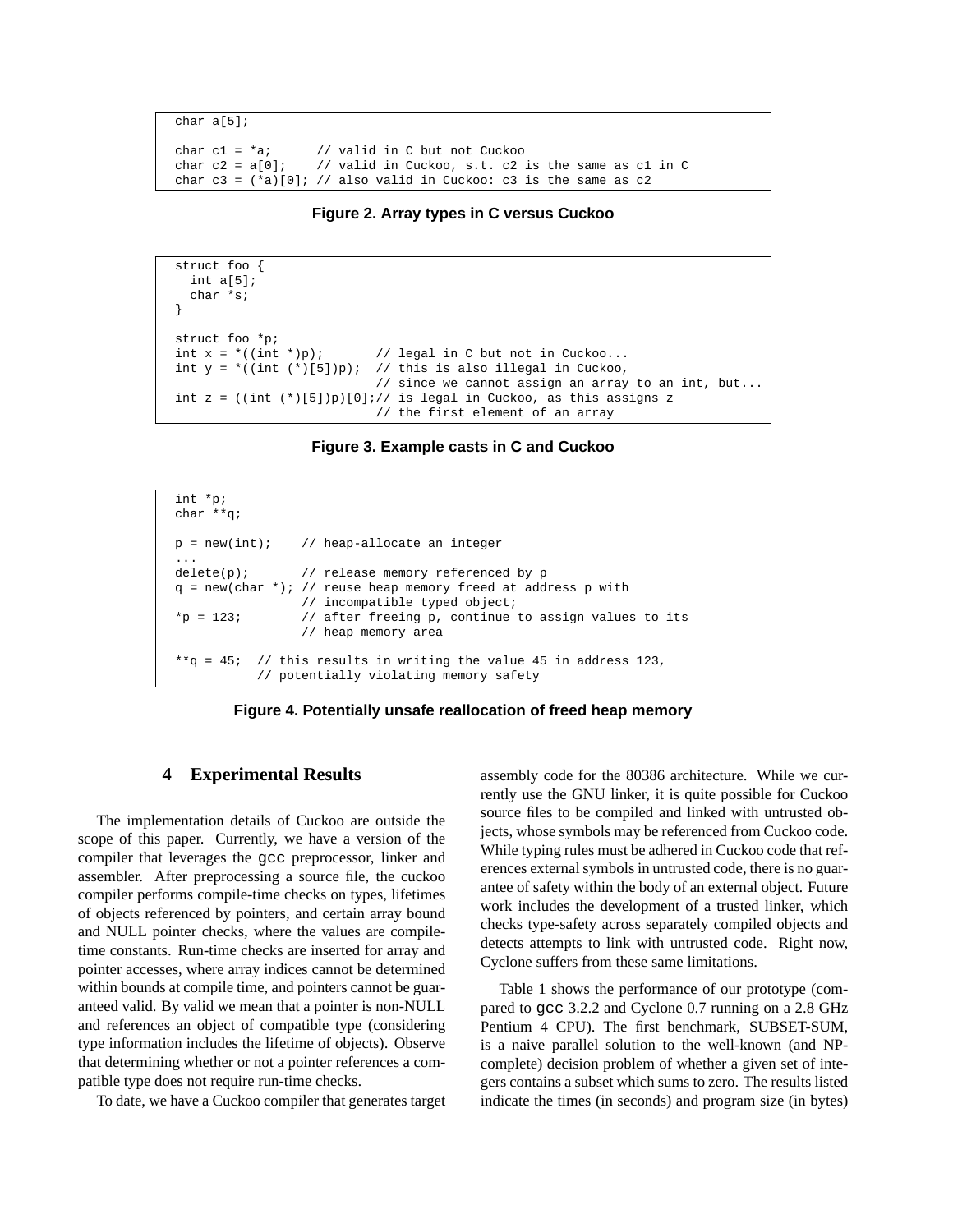| Compiler                    | Time (user) | Time (system) | Size (code) | Size (data) | Size (BSS) |  |  |
|-----------------------------|-------------|---------------|-------------|-------------|------------|--|--|
| <b>SUBSET-SUM</b>           |             |               |             |             |            |  |  |
| Cuckoo                      | 30.96       | n/a           | 2377        | 288         | 152        |  |  |
| $qcc -02$                   | 17.86       | n/a           | 1833        | 280         | 192        |  |  |
| qcc                         | 24.75       | n/a           | 1945        | 280         | 192        |  |  |
| PRODUCER-CONSUMER           |             |               |             |             |            |  |  |
| Cuckoo                      | 2.50        | 5.13          | 2527        | 308         | 428        |  |  |
| $qcc -02$                   | 2.46        | 5.10          | 2001        | 300         | 480        |  |  |
| qcc                         | 2.50        | 5.14          | 2093        | 300         | 480        |  |  |
| <b>FIND-PRIMES</b>          |             |               |             |             |            |  |  |
| Cuckoo                      | 10.17       | n/a           | 1301        | 260         | 10016      |  |  |
| Optimized Cuckoo            | 6.78        | n/a           | 1285        | 260         | 10016      |  |  |
| qcc                         | 9.56        | n/a           | 874         | 252         | 10032      |  |  |
| $qcc -02$                   | 3.57        | n/a           | 814         | 252         | 10032      |  |  |
| Cyclone                     | 12.43       | n/a           | 91721       | 3340        | 59996      |  |  |
| Cyclone $-02$               | 5.51        | n/a           | 91669       | 3340        | 59996      |  |  |
| Cyclone-noregions -nogc     | 12.43       | n/a           | 51619       | 2020        | 11140      |  |  |
| Cyclone-noregions -nogc -02 | 5.50        | n/a           | 51567       | 2020        | 11140      |  |  |
| SFI                         | 10.79       | n/a           | 970         | 252         | 10032      |  |  |
| $SFI - 02$                  | 4.31        | n/a           | 858         | 252         | 10032      |  |  |
| SFI protection              | 11.10       | n/a           | 1058        | 252         | 10032      |  |  |
| SFI protection -02          | 4.32        | n/a           | 870         | 252         | 10032      |  |  |

**Table 1. Comparison of execution time and storage requirements**

required to compute the SUBSET-SUM decision for a set of 27 random integers (the set was kept identical for each run and the numbers were in the range  $[-10^6,+10^6]$ ), using 4 threads. The PRODUCER-CONSUMER test consists of one producer thread and one consumer thread, sharing a single memory buffer which is filled by the producer and emptied by the consumer.

The FIND-PRIMES benchmark uses a single-threaded implementation of the Sieve of Eratosthenes algorithm to compute a list of prime numbers (in our case,  $10<sup>5</sup>$  iterations of the algorithm finding all primes below  $10<sup>4</sup>$ ). Note that an "Optimized Cuckoo" entry has been added to this last result, which simulates the performance of a slightly more sophisticated compiler which honors the register keyword by keeping certain variables in CPU registers instead of main memory. Since our prototype compiler does not yet implement this optimization, the "Optimized Cuckoo" results were obtained by modifying Cuckoo assembly language output by hand to keep the values of index variables in the innermost loop in spare registers. The significant improvement in runtime from this small change seems to indicate that there is substantial room for improvement if an optimizing compiler were written for our language. Since the FIND-PRIMES benchmark is single-threaded, it is also compatible with the Cyclone 0.7 compiler. We have listed the results of four tests with Cyclone, with various compiler options: -O2 invokes the optimizer in the gcc back-end, and -noregions -nogc disable Cyclone's region analysis and garbage collector (which are not required in this benchmark, as no runtime dynamic memory allocation is performed).

Lastly, the SFI results show the performance of software-

based fault isolation [11], that inserts run-time checks on jumps and stores to memory addresses unknown at compiletime (e.g., those stored in registers). Since no SFI implementation exists for the x86 architecture, these benchmarks were compiled with gcc 3.2.2 and the assembly output of the compiler was modified by hand to insert the SFI-style address bound restrictions. The compiler's register allocations were modified by hand where necessary to preserve a sufficient number of reserved registers, and then extra instructions were added to memory accesses according to the SFI "address sandboxing" procedure. The -O2 rows are the results when the original compiler was  $\frac{\pi}{6}$  -O2, and the other two rows were compiled with plain gcc. The "protection" rows implement full protection (by modifying both memory read and write operations), while the other two rows implement fault isolation only (where writes are sandboxed but no attempt is made to prevent illegal reads).

The results using SFI are slightly better than with Cuckoo. We conjecture the performance with SFI is partly due memory access time being the bottleneck, as opposed to CPU speed. The deep pipelining allows SFI memory checks to be performed (to some degree) in parallel with memory loads and stores. However, it should be noted that the handmodifications used in the SFI tests do not deal with all safety issues, such as potential jumps to misaligned addresses in code segments, or preventing constant data within code segments from being executed. In contrast, Cuckoo prevents pointer arithmetic and aliasing of pointers to incompatible types (e.g., aliasing to different members of unions). This eliminates the potential unsolved problems with SFI. Also observe that while SFI performs well for this example, it is quite possible that for many register-intensive applications,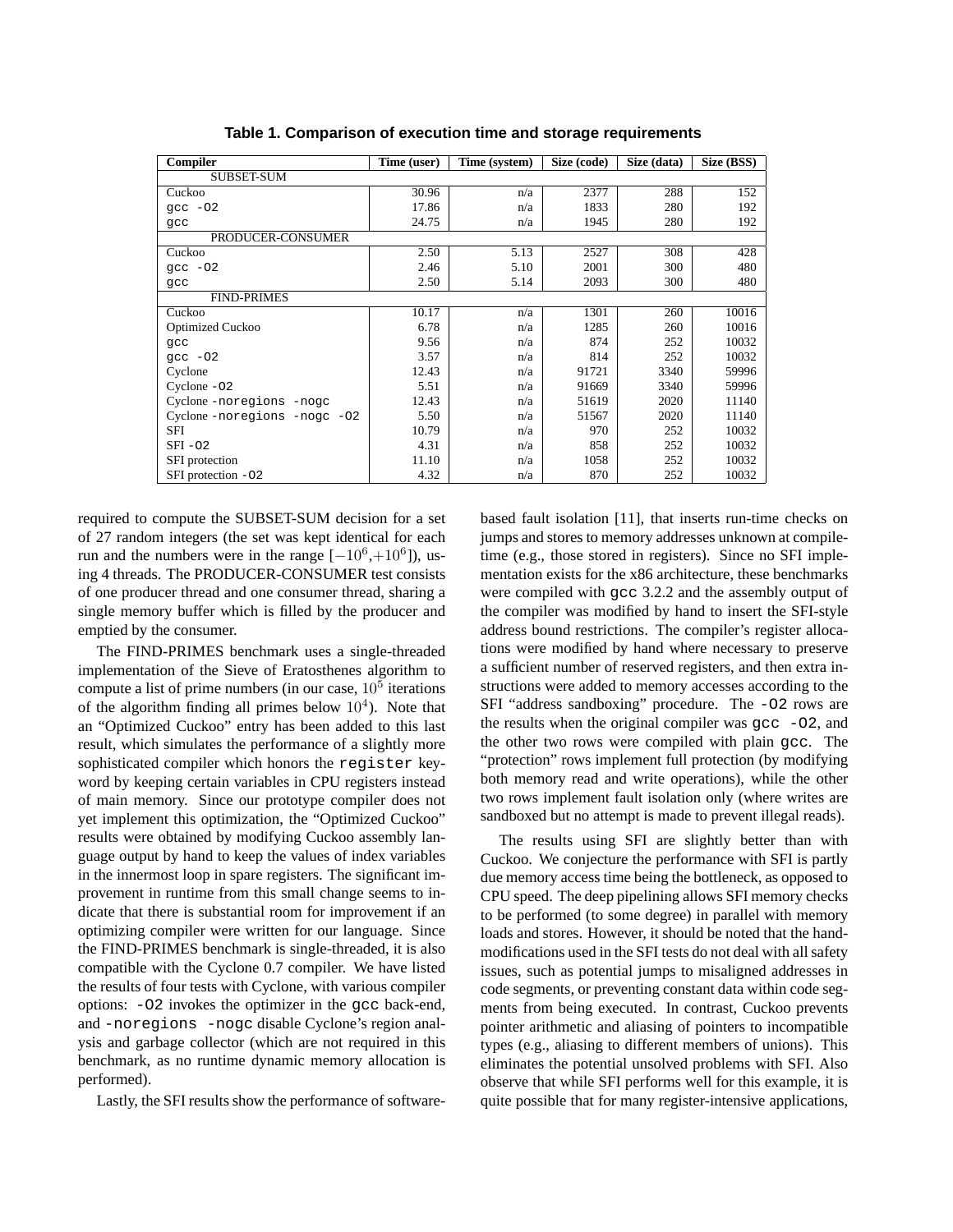an architecture which is register-limited (e.g., the x86) may prove problematic. We plan to study more application examples in the future.

For the two CPU-intensive benchmarks (SUBSET-SUM and FIND-PRIMES), it appears that Cuckoo is on the order of 15% more expensive (in time and space) than unoptimized gcc. Some of this cost can be attributed to array bound and null pointer checks, which must be performed at runtime, and therefore contribute to both the execution time and code size, and part of the expense can be blamed on poor compiler implementation, since so far very little effort has been spent attempting to make our prototype compiler generate efficient code. However, note that in the second (PRODUCER-CONSUMER) benchmark, which is data- rather than CPU-intensive, the execution time for the Cuckoo code is comparable to that produced by gcc. Therefore, while we admit that for CPU-intensive or general purpose code we cannot realistically expect a Cuckoo compiler to match the efficiency of C, we hope that for the type of code in our target domain (low-level, data-intensive system services), the overheads we require will be minimal, and, depending on the environment, worth sacrificing for the safety guarantees we can provide.

To finish this section, we compared Cuckoo versus gcc for a parallel implementation of the subset-sum problem on a 4x2.2GHz AMD Opteron machine. Table 2 shows the real-time results. As expected, gcc -O2 is the fastest but Cuckoo is slightly slower than unoptimized gcc. The difference is performance is arguably outweighed by the benefits of extra safety checks being performed by the compiler and, as stated earlier, there is room for improvement in the Cuckoo compiler's generated code. Notwithstanding, we believe this is evidence that a type-safe language can efficiently generate safe code with concurrent execution requirements.

# **Table 2. Execution times for parallel subsetsum problem**

| Compiler  | Parallel time (real) |  |  |
|-----------|----------------------|--|--|
| Cuckoo    | 9.45                 |  |  |
| $qcc -02$ | 4.59                 |  |  |
| acc       | 7.40                 |  |  |

### **5 Related work**

Table 3 compares Cuckoo to several notable software safety techniques. While other approaches include CCured [8], and Modula-3 [9], we feel characteristics of these languages are largely captured by those illustrated in the table. With Cuckoo: (1) there is no need for garbage collection, (2) correctness is not enforced (only safety), (3) runtime checks are allowed, (4) strict compatibility with C is sacrificed for ease of enforcing safety checks, and (5)

thread safety is integral to the design of the language. Of the other related works, no other language or compiler provides this set of characteristics, which we feel is important for our target domain, namely, extensible system services. For example, Cyclone does not ensure multithreaded memory safety, and although Java provides this, it requires restricted memory management and corresponding garbage collection.

Of the techniques listed in Table 3, SFI appears to have the most similarities. However, SFI provides only partial memory safety compared to Cuckoo. To illustrate this, Figure 5 shows a situation that SFI cannot easily detect. In this example, there is a jump to an address that is 10 bytes from the beginning of function bad and this may not be the start of the instruction. Observe that this problem only exists on CISC architectures, that allow for variable-length instructions. SFI was originally designed for RISC architectures that have fixed-length instructions aligned on word boundaries.

```
static void bad( void ) {
    volatile int x = 0x0BADC0DE;
}
extern int main( void ) {
   union foo {
        char *data;
        void ( *code )( void );
    } bar;
   bar.code = had;
   bar.data += 10; // whatever the offset is
                     // to 0x0BADC0DE
   bar.code();
   return 0;
}
```
## **Figure 5. Example jump to a potentially unaligned address**

Finally, while there has been work on purely static analysis of program safety [4], such approaches are made more complicated when there are asynchronous execution paths, and have thus far applied control-flow analysis techniques to programs with single threads of execution.

### **6 Conclusions and Future Work**

This paper presents an overview of the Cuckoo compiler and its design considerations with respect to supporting thread and memory safe programs. The specific application domain of this compiler is in support of system service extensions, where asynchronous control-flow (e.g., using threads and signals) is commonplace. Our insights gained from research on extensible operating systems [13] using type-safe languages such as Cyclone led us to believe